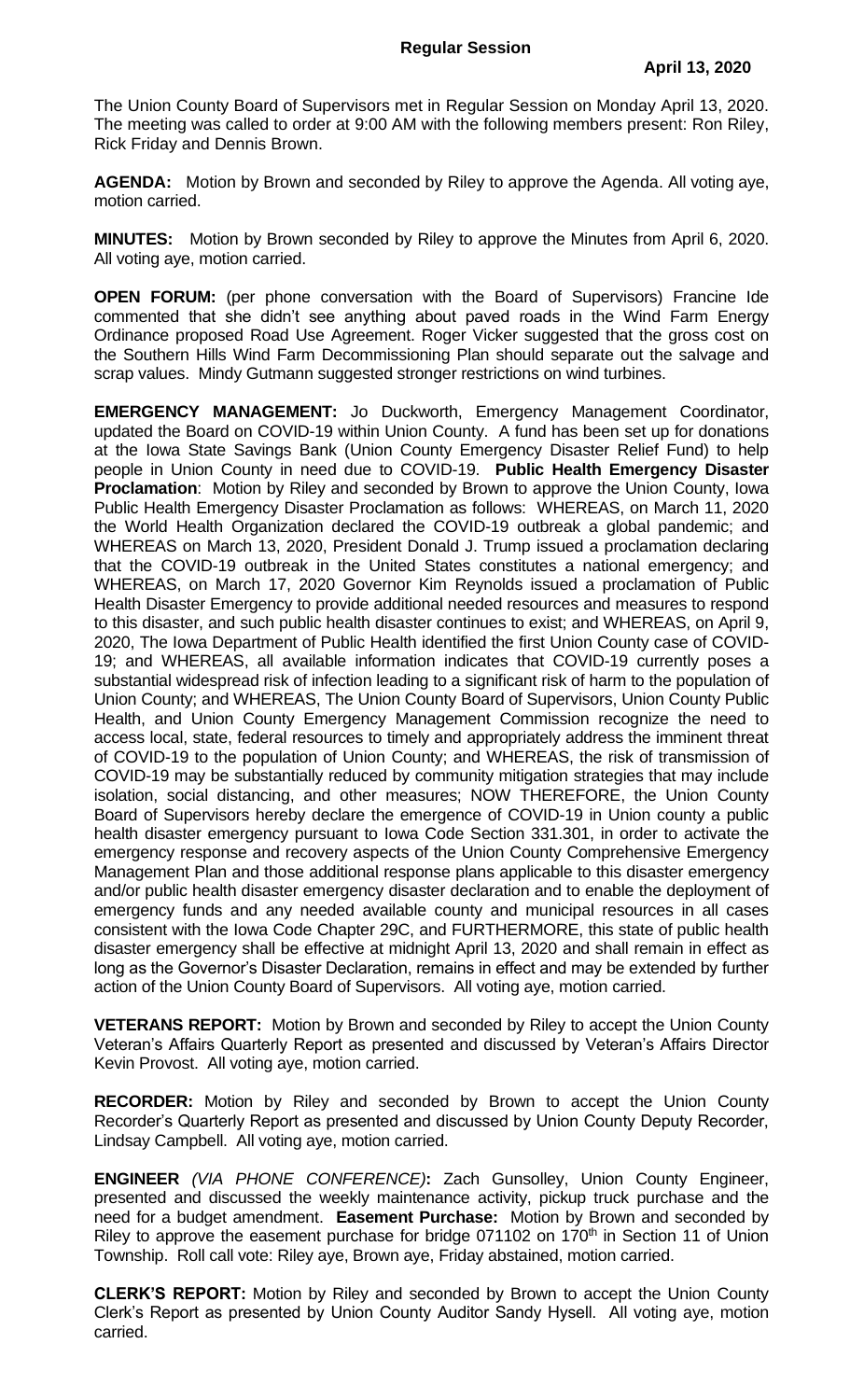**CLAIMS:** Motion by Riley and seconded by Brown to approve Claim #140281 - Claim #140442 for a total of \$608,310.06 as follows:

| <b>Vendor Name</b>                                 | <b>Total</b>          | <b>Vendor Name</b>                                  | <b>Total</b>           |
|----------------------------------------------------|-----------------------|-----------------------------------------------------|------------------------|
|                                                    | <b>Payments</b>       |                                                     | <b>Payments</b>        |
| ACCESS TECHNOLOGIES INC                            | \$2,069.84            | <b>ISACA</b>                                        | \$225.00               |
| ACCESS TECHNOLOGIES INC                            | \$2,875.46            | <b>IOWA TOOL &amp; MANUF</b>                        | \$8.86                 |
| ADAMS COUNTY FREE PRESS                            | \$16.36               | JERICO SERVICES INC                                 | \$8,576.10             |
| ADAMS COUNTY SHERIFFS                              | \$4,320.00            | <b>JIMS SANITATION AND TRUCK</b>                    | \$489.00               |
| AFTON METHODIST CHURCH                             | \$150.00              | JKL ENTERPRISES INC                                 | \$36.68                |
| <b>AGRILAND FS INC</b>                             | \$16.82               | JOYFUL SPARKS PRESCHOOL                             | \$270.00               |
| <b>AGRIVISION GROUP LLC</b>                        | \$217.63              | KELLEY, GARY D                                      | \$522.20               |
| AKIN BUILDING CENTER                               | \$431.83              | <b>KSIB</b>                                         | \$55.00                |
| <b>ALLIANT ENERGY</b>                              | \$7,872.81            | <b>LIBERTY TIRE SERVICES LLC</b>                    | \$703.59               |
| ARISPE UNITED METHODIST                            | \$150.00              | LOPEZ, JANET                                        | \$1,600.00             |
| <b>BEAM, KATHY</b>                                 | \$99.90               | LOUDON, TIM                                         | \$500.00               |
| <b>BERNIE LOWE &amp; ASSOCIATES</b>                | \$1,015.18            | M & M SALES COMPANY                                 | \$3.17                 |
| <b>BLACK HAWK COUNTY SHERIFF</b>                   | \$86.90               | <b>MAIL SERVICES LLC</b>                            | \$483.63               |
| <b>BLACKSTRAP INC</b><br><b>BM SALES</b>           | \$3,362.05            | MAINSTAY SYSTEMS INC<br><b>MARION COUNTY PUBLIC</b> | \$2,151.00             |
| <b>BOB BARKER COMPANY INC</b>                      | \$1,073.00<br>\$21.68 | MASTERCARD/ISSB                                     | \$228.26<br>\$1,048.47 |
| <b>BOMGAARS</b>                                    | \$58.97               | <b>MATURA ACTION</b>                                | \$138.00               |
| <b>BRETT STREET</b>                                | \$400.00              | <b>MEDIACOM</b>                                     | \$1,051.82             |
| <b>BRICK GENTRY BOWERS</b>                         | \$1,035.00            | METRO WASTE AUTHORITY                               | \$30,209.49            |
| <b>BUTTERFIELD SALES &amp;</b>                     | \$4,422.08            | MEYER LABORATORY INC                                | \$80.87                |
| CALHOUN-BURNS & ASSOC INC                          | \$12,490.70           | MIDAMERICAN RESEARCH                                | \$845.48               |
| CAROLINA SOFTWARE INC                              | \$250.00              | MILLER, SHELBY                                      | \$1,600.00             |
| CENTRAL IOWA COMMUNITY                             | \$450.00              | MMIT BUSINESS SOLUTIONS                             | \$163.76               |
| <b>CENTURY LINK</b>                                | \$114.93              | MOTOROLA SOLUTIONS INC                              | \$155,992.36           |
| <b>CHAT MOBILITY</b>                               | \$300.26              | <b>NAPA</b>                                         | \$5,001.00             |
| <b>CHOICE INC</b>                                  | \$1,311.04            | NEW HORIZONS-FAMILY                                 | \$7,537.50             |
| <b>CINTAS FIRST AID &amp; SAFETY</b>               | \$105.75              | NORTHLAND PRODUCTS CO/                              | \$158.95               |
| CITY LAUNDERING COMPANY                            | \$370.30              | NOSEKABEL, LORI                                     | \$65.00                |
| <b>CITY OF AFTON</b>                               | \$123.22              | OFFICE MACHINES COMPANY                             | \$1,544.81             |
| <b>CITY OF CRESTON</b>                             | \$14,497.42           | <b>OWENS-KING COMPANY</b>                           | \$10.80                |
| <b>CITY OF CRESTON</b>                             | \$468.45              | PARTNERSHIP FOR PROGRESS                            | \$3,844.00             |
| COONEY, HOWARD JOSEPH II                           | \$53,994.40           | PEERLESS WIPING CLOTH CO                            | \$226.00               |
| COUNTRY CARE CENTER CORP                           | \$1,922.00            | PITNEY BOWES INC                                    | \$145.32               |
| <b>CREST BAPTIST CHURCH</b>                        | \$150.00              | POKORNY BP & AUTOMOTIVE                             | \$53.57                |
| <b>CREST HAVEN CARE CENTER</b>                     | \$2,892.50            | PURDY, WILLIAM                                      | \$72.00                |
| <b>CRESTON PUBLISHING</b>                          | \$691.70              | RED OAK WELDING SUPPLIES                            | \$20.40                |
| <b>CROSSROADS MENTAL HEALTH</b>                    | \$17,458.00           | RINGGOLD COUNTY CHILD                               | \$270.00               |
| <b>CROZIER, AMBER G</b>                            | \$1,000.00            | SALEM LUTHERAN CHURCH                               | \$150.00               |
| DAVES PLACE LLC                                    | \$9,300.00            | SANSON, SARA                                        | \$59.76                |
| DJR HOLDING CORPORATION                            | \$135.44              | SCALES SALES & SERVICE INC                          | \$425.00               |
| EAST UNION EARLY CHILDHOOD                         | \$2,355.00            | <b>SCC NETWORKS</b>                                 | \$40.54                |
| <b>ECHO GROUP INC</b>                              | \$983.63              | SCHILDBERG CONSTRUCTION                             | \$60,740.85            |
| ED M FELD EQUIPMENT CO INC                         | \$265.00              | SERVICE TECHS INC                                   | \$260.79               |
| EIGHME, FRANKLIN                                   | \$1,757.20            | SHRED-IT USA - DES MOINES                           | \$106.97               |
| <b>EMC-ELECTRICAL MATERIALS</b>                    | \$32.45               | SICKELS, VICKI                                      | \$244.73               |
| <b>ENVIRONMENTAL SYSTEMS</b>                       | \$400.00              | SIDDENS, TERI                                       | \$25.00                |
| <b>FAMILY RESOURCE CENTER</b>                      | \$226.00              | <b>SIRWA</b>                                        | \$55.28                |
| <b>FARMERS ELECTRIC COOP</b>                       | \$1,424.20            | <b>SIRF</b>                                         | \$411.24               |
| <b>FASTENAL COMPANY</b>                            | \$13.01               | SOUTHERN IOWA TROLLEY                               | \$887.66               |
| FIRST COMMUNICATIONS LLC                           | \$40.96               | SOUTHWEST IOWA PLANNING                             | \$256.00               |
| <b>GARDEN &amp; ASSOCIATES LTD</b>                 | \$13,376.84           | <b>T&amp;S INDUSTRIES INC</b>                       | \$112.30               |
| <b>GATR OF DES MOINES</b>                          | \$1,699.93            | <b>TAYLOR COUNTY PUBLIC</b>                         | \$248.27               |
| <b>GRAPHIC DISPLAYS</b>                            | \$540.00              | <b>TERMINAL SUPPLY CO</b>                           | \$33.39                |
| <b>GREATAMERICA FINANCIAL</b>                      | \$98.74               | THE TONER PLACE                                     | \$150.00               |
| <b>GREATER REGIONAL MEDICAL</b>                    | \$8,276.13            | <b>TIFCO INDUSTRIES</b>                             | \$142.83               |
| <b>GREATER REGIONAL MEDICAL</b>                    | \$5,795.55            | <b>TRACTOR SUPPLY CO</b>                            | \$99.99                |
| <b>GREEN VALLEY PEST CONTROL</b>                   | \$217.90              | TREASURER STATE OF IOWA                             | \$918.00               |
| <b>GREINER, GREGORY FRANCIS</b>                    | \$156.00              | TRINITY LUTHERAN CHURCH                             | \$150.00               |
| <b>GRH BUSINESS HEALTH &amp;</b>                   | \$290.00              | <b>TRUE VALUE</b>                                   | \$38.97                |
| <b>GRX HOLDINGS LLC</b><br>HAWKEYE TRUCK EQUIPMENT | \$120.23              | UNION COUNTY AUDITOR                                | \$2,694.00             |
| HILL, WAYNE E                                      | \$250.02<br>\$695.24  | UNION COUNTY ENGINEER<br>UNION COUNTY LEC FUND      | \$273.94<br>\$3,915.28 |
| HIRSCH, MARTY                                      | \$1,056.10            | UNION COUNTY PUBLIC                                 | \$9,529.00             |
|                                                    |                       | <b>FUNDING COUNCIL</b>                              |                        |